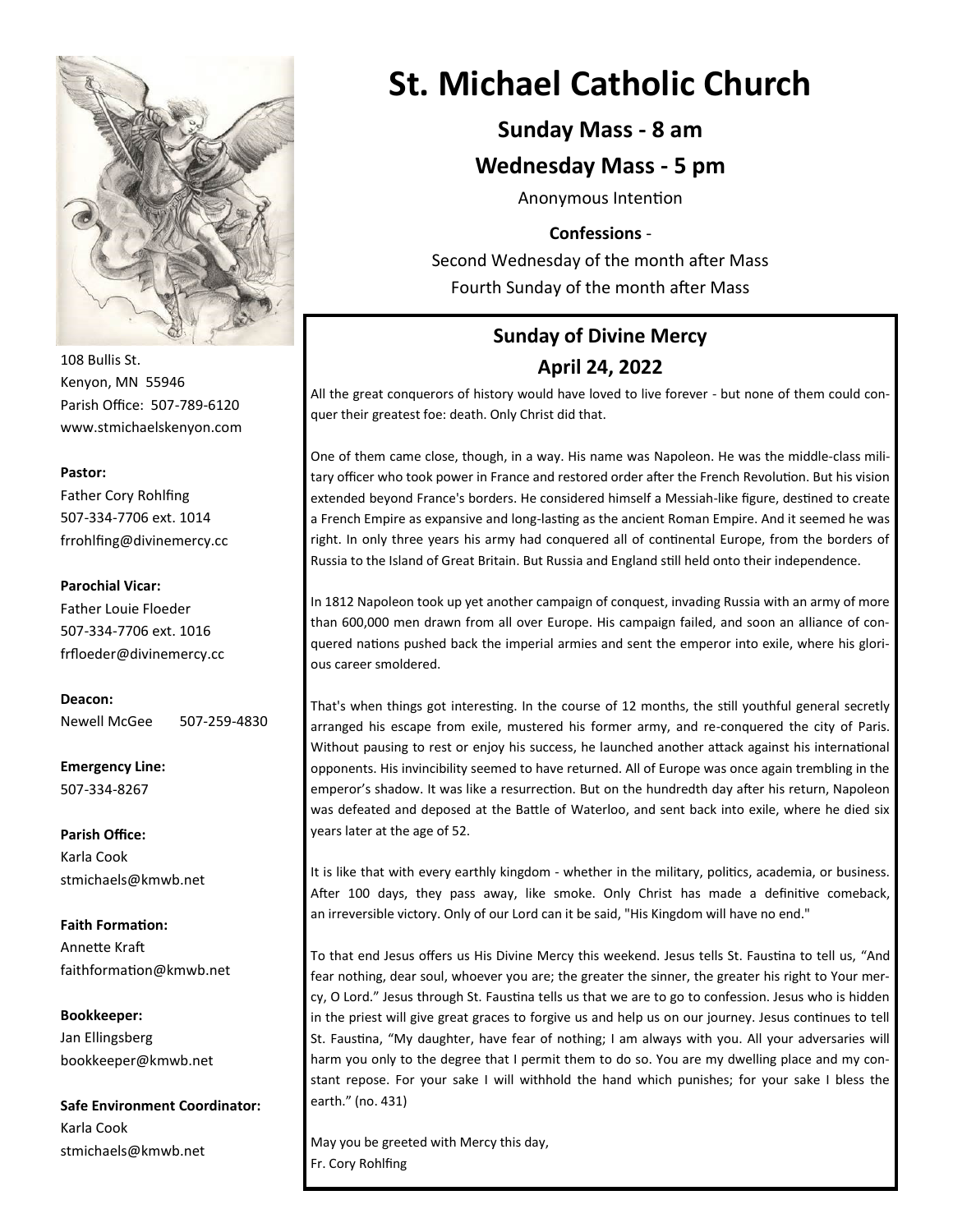Welcome to all those visiting us today. We invite everyone to continue to celebrate Mass with us at St. Michael's. Please let the parish office know if we can be of assistance to you.

### **CONTRIBUTIONS April 17, 2022**

Adult Envelopes:  $\frac{1}{2}$  2305.00 Loose Plate: \$ 146.00

**Saints of the week** April 24 - St. Fidelis of Sigmaringen April 25 - St. Mark April 28 - St. Peter Chanel April 29 - St. Catherine of Siena April 30 - St. Pius V

### **Divine Mercy Mass schedule:**

Sunday - 8 am, 10 am, 12 pm (Spanish), 5 PM Monday - 5:30 pm Tuesday - 8:30 am Wednesday - 8:30 am IC 10:30 am IC Thursday - 8:30 am Friday - 8:30 am Saturday - 8:30 am, 4 pm

|                                                   | <b>LITURGICAL SCHEDULE</b>       | <b>IMPORTANT UPCOMING DATES</b>                |
|---------------------------------------------------|----------------------------------|------------------------------------------------|
| May 1                                             |                                  | May 1 - Confirmation at St. Wenceslaus 2:00 pm |
| Reader:                                           | Donna Lexvold                    |                                                |
| Ushers:                                           | Tim Karl & Jason Hoaglund        | May 11 - Confessions 5:30 pm                   |
| Servers:                                          | Izzy Chmelik & Serenity Overholt |                                                |
|                                                   |                                  | May 16 - Parish Council 7:00 pm                |
| May 8                                             |                                  |                                                |
| Reader:                                           | Lou Breimhurst                   | May 22 - Confessions 9:00 am                   |
| Ushers:                                           | Tim LaCanne & Greg Dapper        |                                                |
| Servers:                                          | Allina Mendoza & Ryan LaCanne    | May 30 - Memorial Mass at cemetery 10:00 am    |
| May money counters:<br>Brydie LaCanne & Lisa Karl |                                  | June 8 - Confessions 5:30 pm                   |
|                                                   |                                  |                                                |

We pray for all our parishioners, families and friends who are in need of physical or spiritual healing, especially, Anne Haynes, Bryce Young, Don Graunke, Marian Spindler, Mike "Mac" McDonald, and Reymundo Ramirez.

We pray for those in the Armed forces, especially Sergio Jr & Angela Rodriguez, Zury Hoaglund, and Zane Hoaglund.

St. Michael the Archangel, defend us in battle, be our protection against the wickedness and snares of the devil. May God rebuke him we humbly pray; and do thou, O Prince of the Heavenly host, by the power of God, cast into hell Satan and all the evil spirits who prowl about the world seeking the ruin of souls. Amen.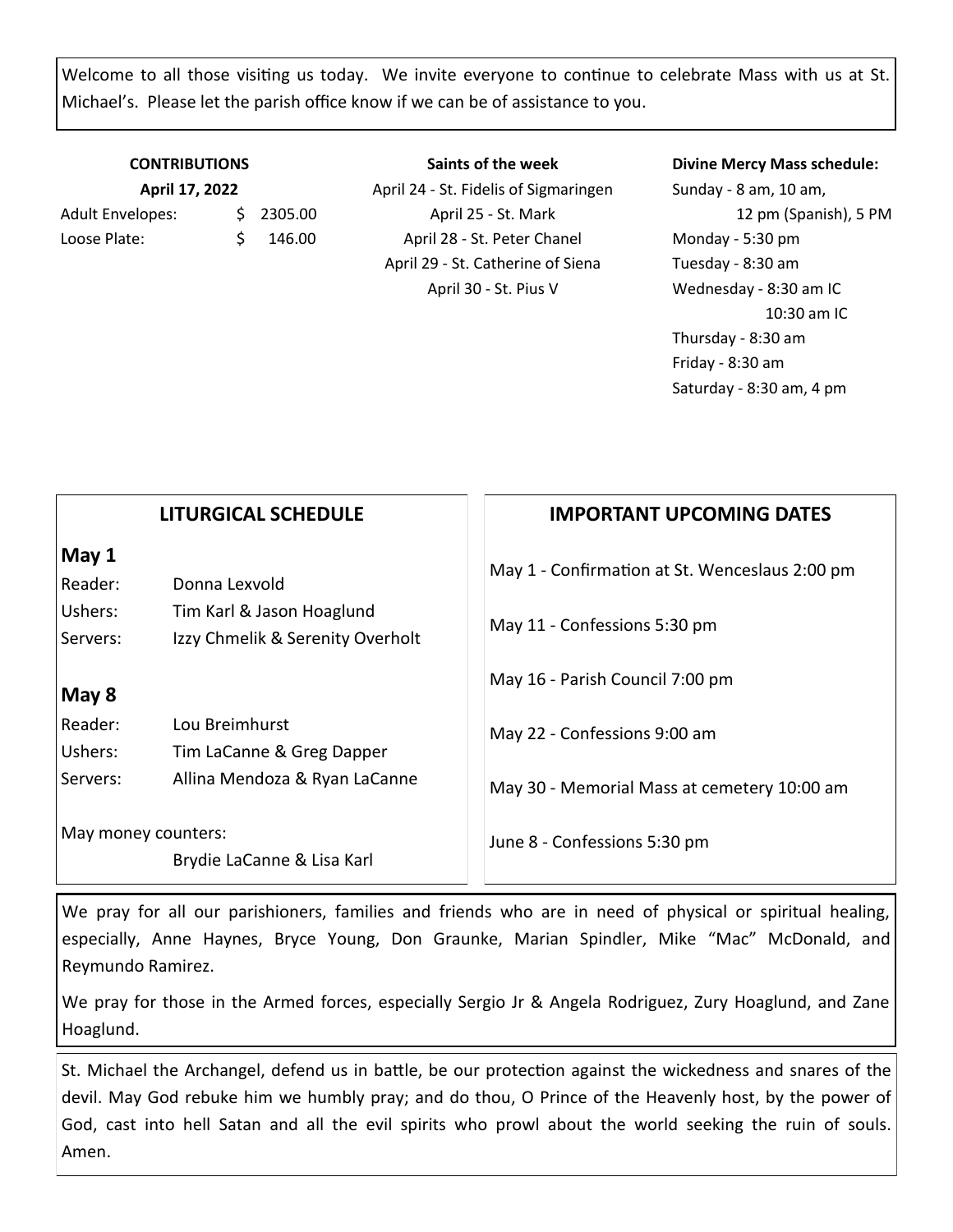

The **Living Water Program** has ended for this year. Please return your water bottles or donations to the parish office. If you prefer to write a check, please make it out to St. Michael's and put Kitui in the memo line.

Thank you for helping promote water awareness and raise money to be used in programs that assist the Kitui Diocese!



Please keep our youth who will be Confirmed in May in your prayers.

Molly Bauer Ryan LaCanne Jenna Cook Jett Smith

Noah Bauer **Allina Mendoza** Isabella Chmelik Greyson Overholt

*Creator Spirit, strengthen these youth with your gifts of grace, to love and serve as disciples of Christ. Grant that they may grow into the fullness of the stature of Christ. Fill them with the joy of your presence. Increase in them the fruit of your Spirit: the spirit of wisdom and understanding, the spirit of love, patience and gentleness, the spirit of wonder and true holiness.* 

**Divine Mercy Catholic Church is having a Divine Mercy Mass on April 24th.** 

- •2 pm 3 pm: Veneration of St. Faustina relic, confession, and adoration
- •3 pm singing of the Divine Mercy Chaplet
- 3:30 pm Holy Mass



*All are welcome and invited!*

Can you help lead the Rosary on Sunday mornings before Mass? Looking for people to lead beginning about 7:40 am on a substitute basis. Please contact the parish office if you can help with this ministry. Thank you.



### **Community Events/News**

•Please plan to attend the Pregnancy Options, all you can eat pancake breakfast on Saturday, May 14 from 7 -11am. Breakfast includes sausage, milk, juice, coffee and of course All You Can Eat Pancakes. Adults (11and up) \$10 (\$11 at the door), children 4-10 \$6, and 3 and under free. You can purchase tickets from Kay Keller, 507-330-4559, call Gina at 332-7644, or in the St. Michael's parish office.